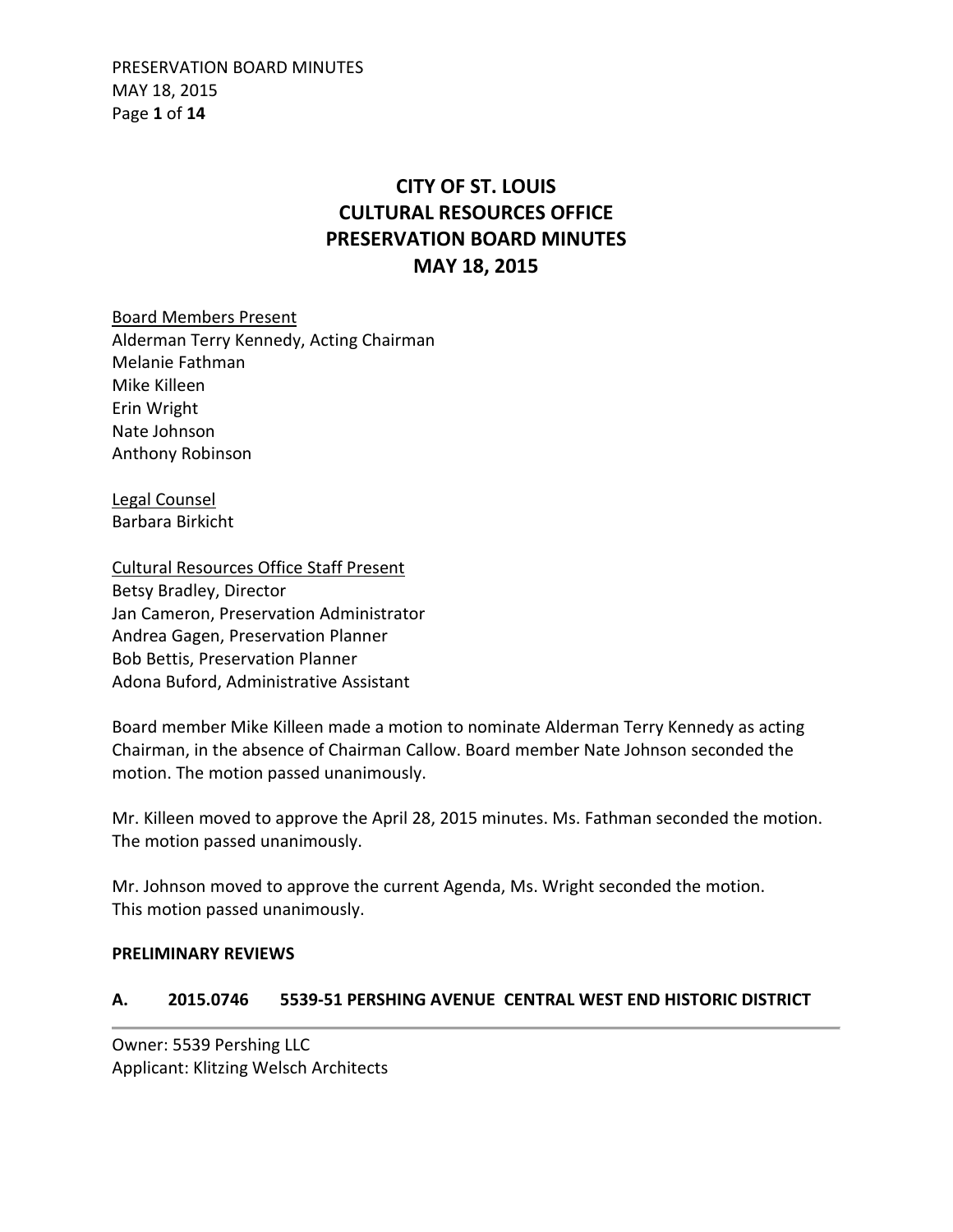## PRESERVATION BOARD MINUTES MAY 18, 2015 Page **2** of **14**

| <b>COMMERCIAL PLAN:</b>   | Preliminary review to construct a multi-story apartment building.                                                                                                                                                                                                                                                                                                                                                                                                                                                                                                                                                                                                                                                                                                                                                                                                                                                                                                                                                                                                                                                                                                                                                                                                                                                                                                                                                                                                                                                                                                                                   |
|---------------------------|-----------------------------------------------------------------------------------------------------------------------------------------------------------------------------------------------------------------------------------------------------------------------------------------------------------------------------------------------------------------------------------------------------------------------------------------------------------------------------------------------------------------------------------------------------------------------------------------------------------------------------------------------------------------------------------------------------------------------------------------------------------------------------------------------------------------------------------------------------------------------------------------------------------------------------------------------------------------------------------------------------------------------------------------------------------------------------------------------------------------------------------------------------------------------------------------------------------------------------------------------------------------------------------------------------------------------------------------------------------------------------------------------------------------------------------------------------------------------------------------------------------------------------------------------------------------------------------------------------|
| PROCEEDINGS:              | On May 18, 2015, the Preservation Board of the City of St. Louis<br>met, pursuant to Ordinance #64689 of the City Code, to<br>consider a Preliminary Review of a proposal to construct a five-<br>story apartment building at 5539-51 Pershing Avenue, in the<br>Central West End Local Historic District. Joseph Klitzing submitted<br>the application on behalf of 5539 Pershing LC.                                                                                                                                                                                                                                                                                                                                                                                                                                                                                                                                                                                                                                                                                                                                                                                                                                                                                                                                                                                                                                                                                                                                                                                                              |
|                           | Board members Alderman Terry Kennedy (Chairman pro tem),<br>Mike Killeen, Nate Johnson, Melanie Fathman, Erin Wright, and<br>Anthony Robinson were present for the testimony.                                                                                                                                                                                                                                                                                                                                                                                                                                                                                                                                                                                                                                                                                                                                                                                                                                                                                                                                                                                                                                                                                                                                                                                                                                                                                                                                                                                                                       |
|                           | Betsy Bradley of the Cultural Resources Office made a<br>presentation that examined sections of Ordinance #69423,<br>the revised Rehabilitation and New Construction Standards for<br>the Central West End Historic District. She stated that the<br>property has been used as a pool and tennis club and a non-<br>historic changing room structure would be the only building to be<br>demolished for the new building. She testified that the proposed<br>building, although it does not meet the standards for height,<br>would have a height considered to be compatible within the<br>immediate context where there are other five- and six-story<br>apartment buildings. It would also be wider than the three-story<br>flats that predominate on the blockfront, but the design of the<br>new building would not be incompatible with the consistent<br>blockfront created by these closely-spaced buildings. The<br>proposed reconstruction of the terrace of the blockfront at this<br>property and the adherence to the setback line meet the<br>standards for location. The design complies in materials and<br>fenestration. Ms. Bradley recommended approval of the project<br>at this preliminary stage. She reported that Alderwoman Krewson<br>and the Planning & Development Committee of the Central West<br>End Association communicated their support of the project.<br>Joe Klitzing presented a board of the north elevation, which was<br>not included in the elevations submitted for review and noted it<br>would be similar to that of the side elevations with recessed |
|                           | balconies and cement board cladding.                                                                                                                                                                                                                                                                                                                                                                                                                                                                                                                                                                                                                                                                                                                                                                                                                                                                                                                                                                                                                                                                                                                                                                                                                                                                                                                                                                                                                                                                                                                                                                |
| <b>FINDINGS OF FACTS:</b> | The Preservation Board found that:                                                                                                                                                                                                                                                                                                                                                                                                                                                                                                                                                                                                                                                                                                                                                                                                                                                                                                                                                                                                                                                                                                                                                                                                                                                                                                                                                                                                                                                                                                                                                                  |
|                           | 5539-51 Pershing Avenue is located in the Central West End                                                                                                                                                                                                                                                                                                                                                                                                                                                                                                                                                                                                                                                                                                                                                                                                                                                                                                                                                                                                                                                                                                                                                                                                                                                                                                                                                                                                                                                                                                                                          |

Historic District;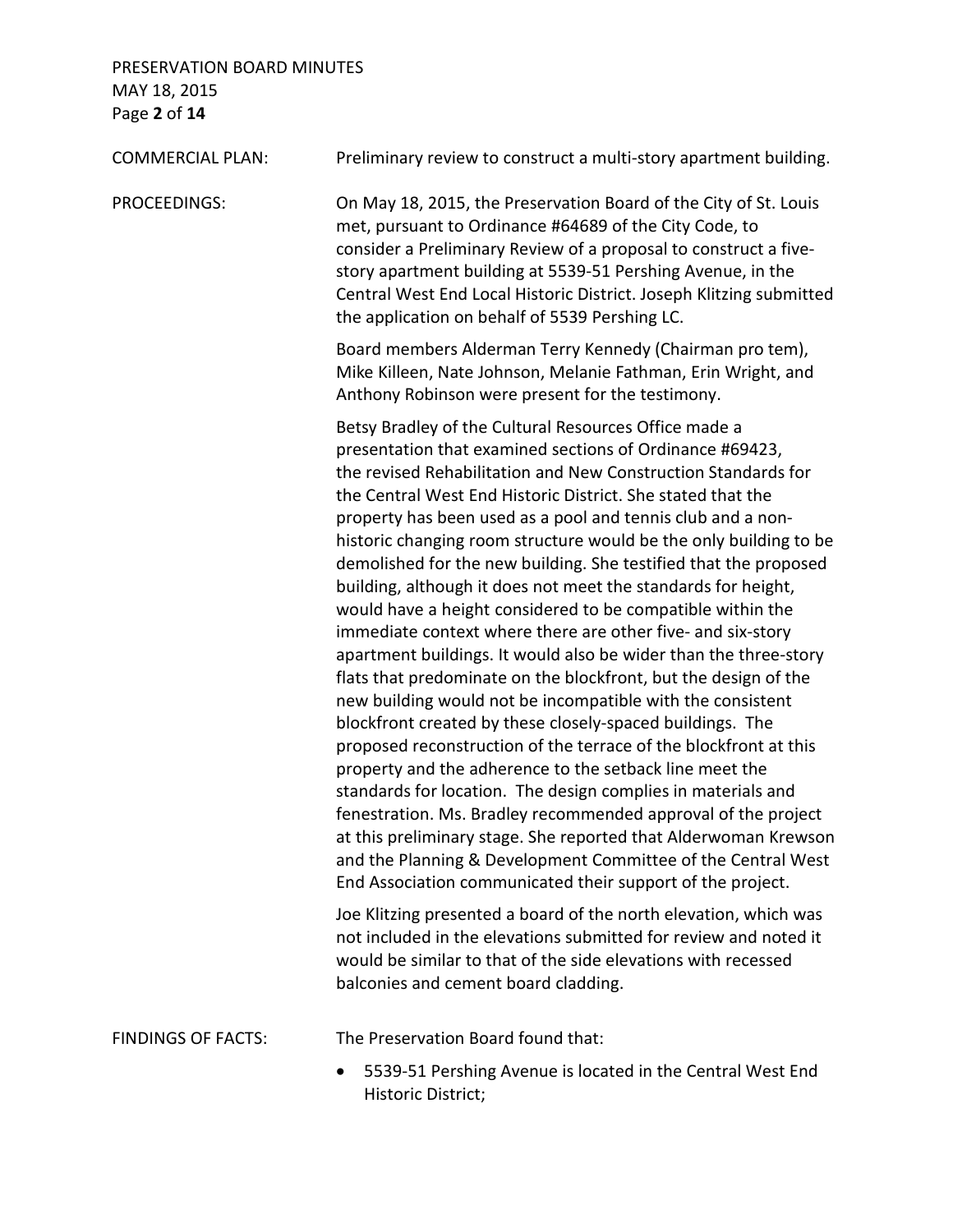- the proposed five-story apartment building is contemporary in design and has a modulated façade that includes an off-center main entrance and circulation tower bay;
- the proposed five-story apartment building, although it does not meet the requirement in the standards for a new building height to be within 15 percent of the blockface, will face three buildings across Pershing, and another one to the west, of a height comparable to that proposed. Therefore the proposed height is considered to be compatible within the immediate context;
- the building, to be positioned on the terrace that unites the blockfront, will have floor levels similar to those of the building to the west;
- the building will have a street frontage wider than the buildings on the blockface but comparable to the properties mentioned above. Because the existing buildings on the blockfront present such a strong, unified street wall, the wider frontage of this building will not be a distinctly new visual element;
- the building will maintain the setback line and have projecting and recessed areas of the façade as do other buildings on the blockfront;
- the exterior materials proposed for the building include approximately half of the façade in two shades of brick with the color change related to the modulation of the bays. Cement board panels in two colors are proposed for the upper portions of the building. Accent materials include stone banding, metal balconies and aluminum or clad wood windows. Most of these materials are used widely in the district; similar panels have been approved on other contemporary designs;
- the fenestration both evokes existing patterns and is contemporary in design, and therefore compatible;
- the balconies on the apartment building are comparable to those on other buildings of contemporary design; and
- no accessory buildings or new curb cuts are proposed.

BOARD DECISION: It was the decision of the Preservation Board to grant approval of the Preliminary Review of the proposed new construction, with the condition that final drawings and exterior materials will be submitted to the Cultural Resources Office for review and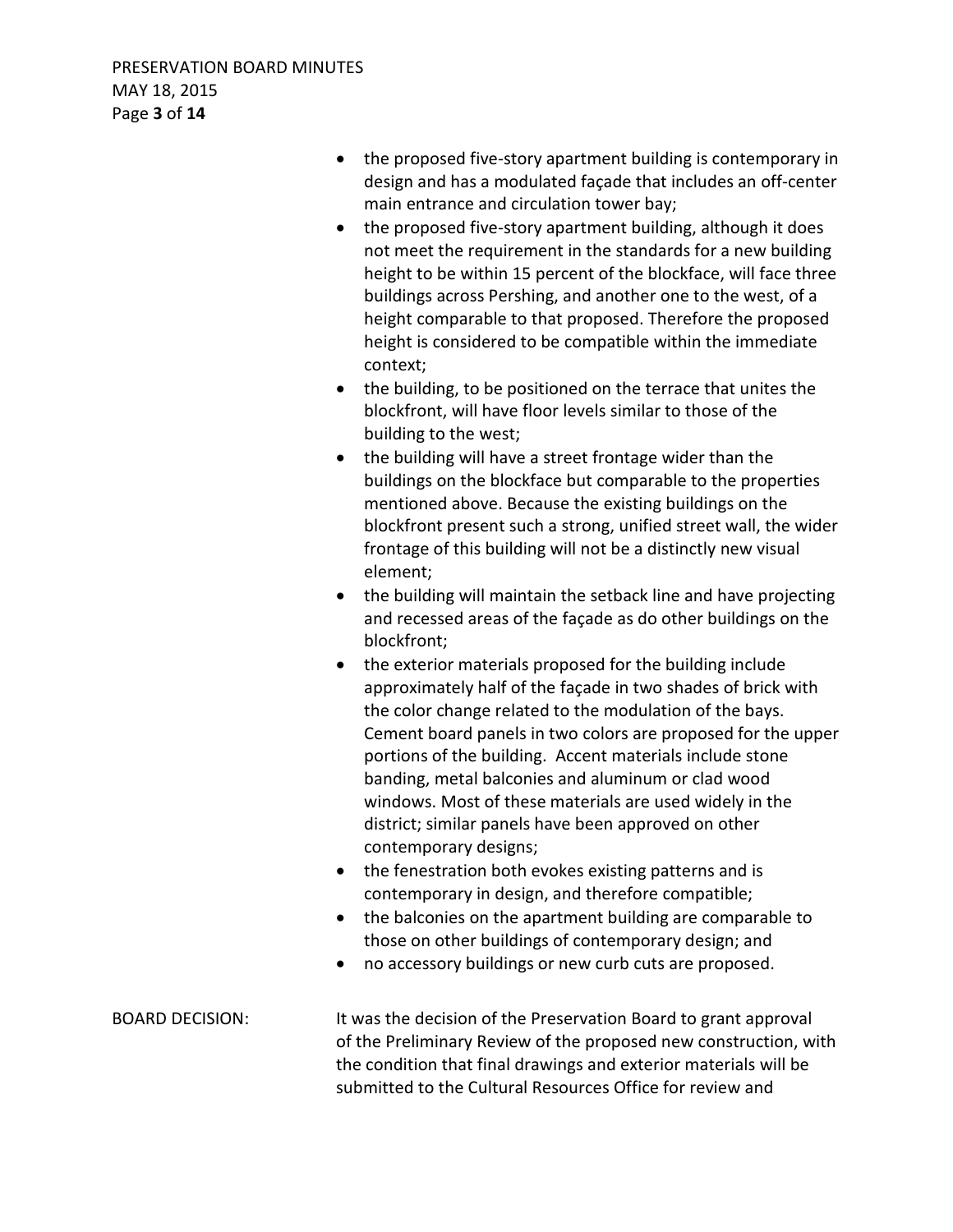approval. Board member Melanie Fathman made the motion to grant approval, which was seconded by Board member Nate Johnson. The motion passed with all Board Members voting in favor of the motion and none opposing

#### **B. 2015.0747 1024 MISSISSIPPI AVENUE LAFAYETTE SQUARE HISTORIC DISTRICT**

| <b>Owner: Errin R. Braddock</b><br><b>Applicant: Steve Coffey</b> |                                                                                                                                                                                                                                                                                                                                                                                                                                                                                                                                                                                                                                                                                                                                                                                                                                                                                                                                                                                                                                                                                                                                                                  |
|-------------------------------------------------------------------|------------------------------------------------------------------------------------------------------------------------------------------------------------------------------------------------------------------------------------------------------------------------------------------------------------------------------------------------------------------------------------------------------------------------------------------------------------------------------------------------------------------------------------------------------------------------------------------------------------------------------------------------------------------------------------------------------------------------------------------------------------------------------------------------------------------------------------------------------------------------------------------------------------------------------------------------------------------------------------------------------------------------------------------------------------------------------------------------------------------------------------------------------------------|
| <b>RESIDENTIAL PLAN:</b>                                          | Preliminary review to construct an attached patio cover, fence.                                                                                                                                                                                                                                                                                                                                                                                                                                                                                                                                                                                                                                                                                                                                                                                                                                                                                                                                                                                                                                                                                                  |
| PROCEEDINGS:                                                      | On May 18, 2015, the Preservation Board of the City of St. Louis<br>met, pursuant to Ordinance #64689 of the City Code, to consider<br>a Preliminary Review for the construction of a street fence,<br>barbecue/kitchen area and a patio cover to be constructed in the<br>rear yard of 1024 Mississippi Avenue, located in the Lafayette<br>Square Local and National Register Historic District. J. Steven<br>Coffey, project architect, submitted the application.<br>Board members Alderman Terry Kennedy (pro tem chair), Michael<br>Killeen, Melanie Fathman, Erin Wright, Nathaniel Johnson and<br>Anthony Robinson were present for the testimony for this agenda<br>item.                                                                                                                                                                                                                                                                                                                                                                                                                                                                               |
|                                                                   | Jan Cameron of the Cultural Resources Office made a<br>presentation that examined the review criteria in City Ordinance<br>#69423, Revised Rehabilitation and New Construction Standards<br>for Ordinance #58768, which established the Lafayette Square<br>Historic District. She stated that the owner wishes to have a<br>permanent outdoor barbecue/kitchen and covered patio area at<br>the rear of his property at the corner of Mississippi and LaSalle<br>Street. He prefers not to enclose his yard with a privacy fence and<br>gate, and is therefore proposing a street fence at the side<br>property line, which will connect to a brick screen wall to hide the<br>barbecue from view. As the fence would be only 4-1/2 feet in<br>height and without a gate, Ms. Cameron noted that everything in<br>the yard was therefore considered to be visible under the<br>Standards. She agreed that the proposed location of the barbecue<br>seemed the best alternative in this small yard, and that it would<br>not be visible from the street. However, Ms. Cameron stated that<br>the design, scale, materials and location of the glass-roofed patio |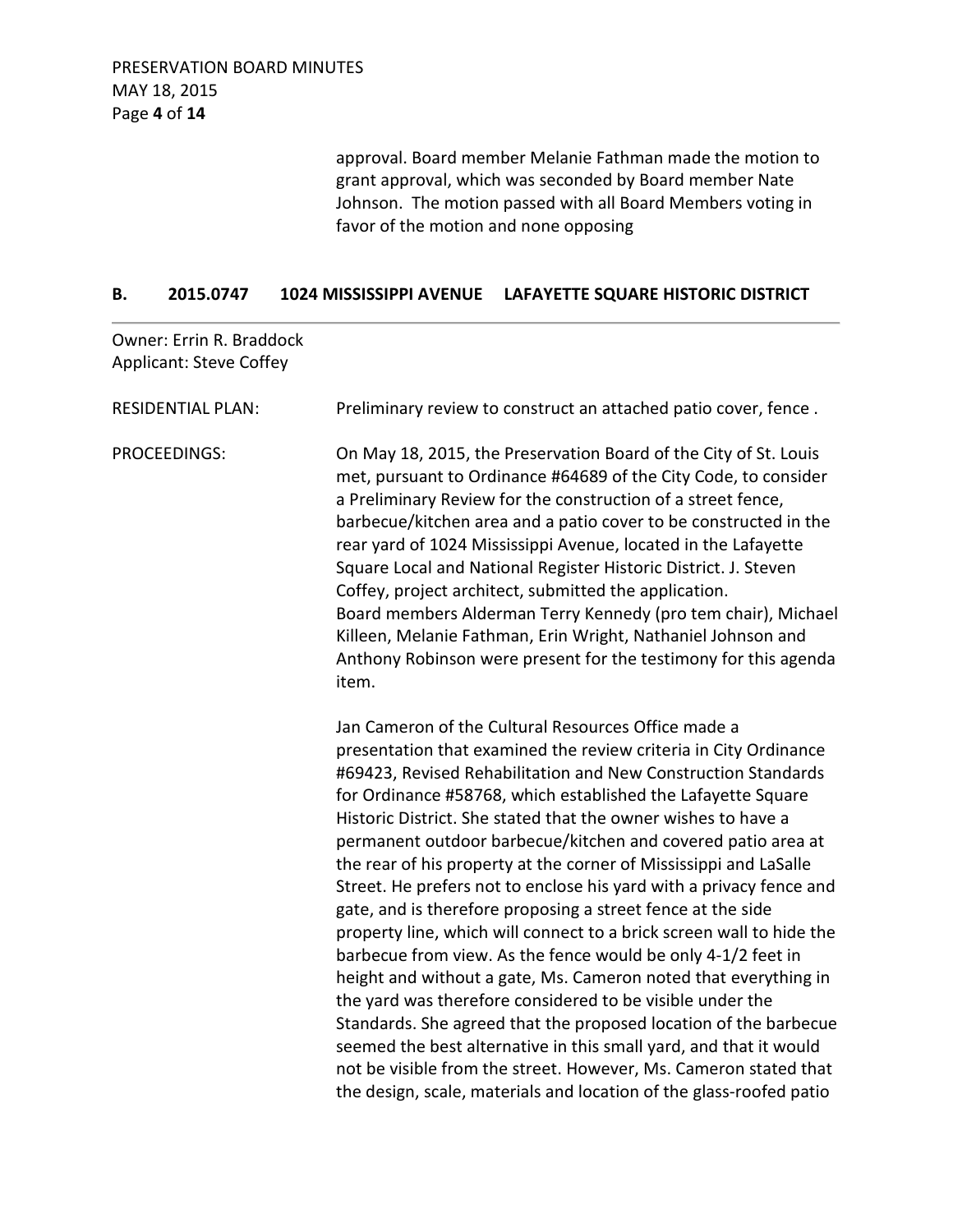#### PRESERVATION BOARD MINUTES MAY 18, 2015 Page **5** of **14**

 cover were not in compliance with the Standards and unlike any historic appendage in the District. She said she had discussed with the architect a pergola-like design with a flat roof as a way of reducing the scale and visibility of the structure, a suggestion that the owner did not wish to pursue. She recommended that the Board grant preliminary approval to the screen wall and fence: while they did not strictly follow a Historic Model Example, their design was generally compatible with other fences in the district. However, she recommended that the Board withhold preliminary approval of the proposed patio cover, which in design, scale and materials and location, was not in compliance with the requirements of the Standards.

 J. Steven Coffey, architect, spoke in support of the project. He submitted photos of other appendages in the district which he felt were similar to what the owner was proposing. He stated that the design of the patio cover, and its glass roof, were intended to allow the property owner a sheltered area in his rear yard and to cover existing entries to the house and basement on that side. He stated the height of the roof ridge was required so that it could be attached to the house above the window heads, and that the glass roof would allow light into the windows that it covered.

 Keith Houghton, Vice President of the Lafayette Square Restoration Committee [LSRC] and its Development Committee, stated that he had not had the opportunity to review the project prior to the meeting; but that it appeared the fence was appropriate. He stated that the patio cover was unacceptable and could not be supported by the LSRC.

 Errin Braddock, owner of the property, spoke on his own behalf. He submitted additional photos of other properties in the Square and stated that the patio structure as designed would allow him to be able to enjoy his rear yard and grill.

FINDINGS OF FACTS: The Preservation Board found that:

- 1024 Mississippi Avenue is a contributing resource to the Lafayette Square Historic District;
- because it is not behind a privacy fence, all elements of the rear yard are considered to be visible under the definition of the Standards;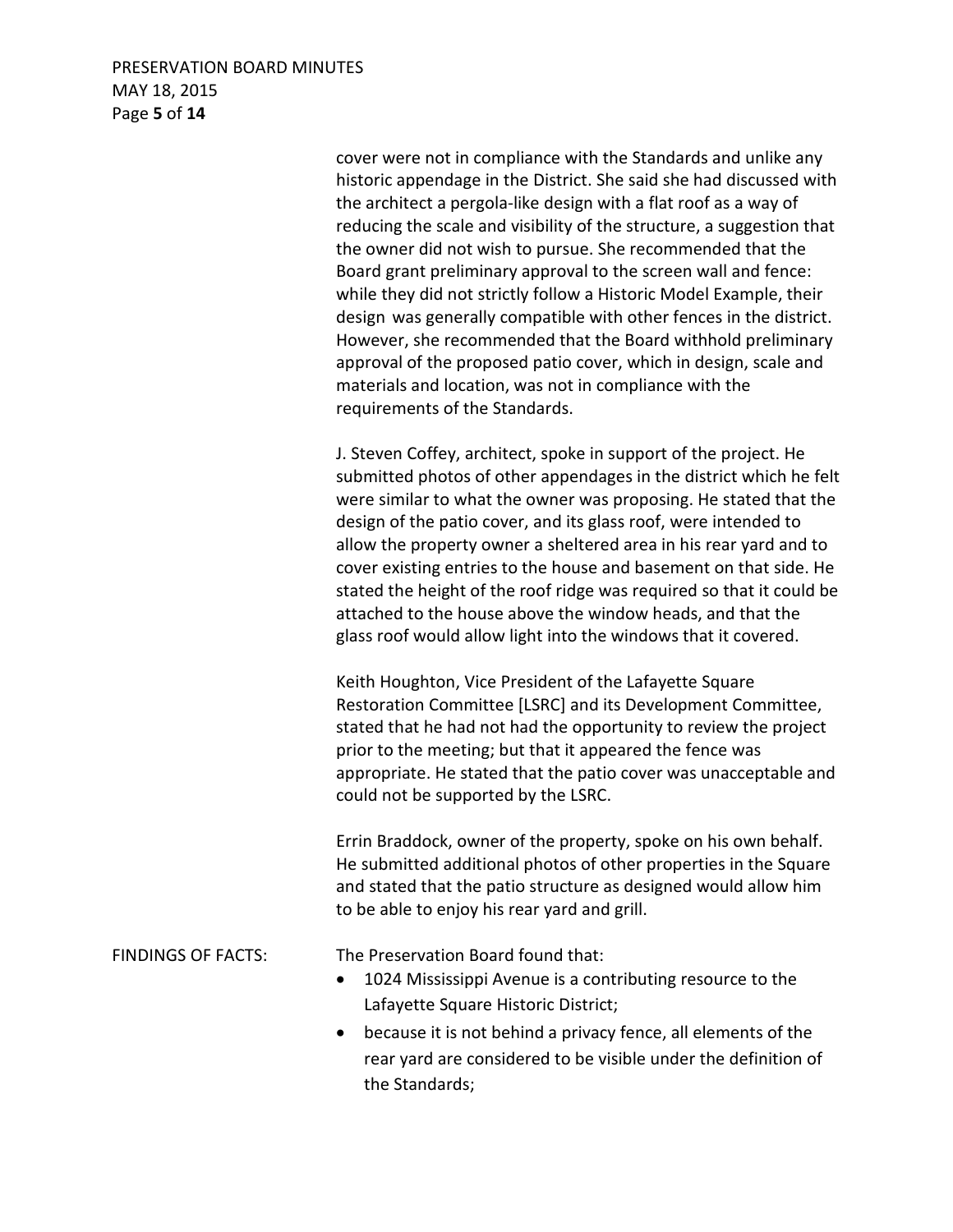|                        | the small rear yard and corner location of the property<br>$\bullet$<br>present challenges for providing modern conveniences;<br>Although the short brick wall is not based on a Historic Model<br>Example, it will effectively screen the permanent barbecue;<br>and given the limited size of the rear yard and its visibility, is<br>$\bullet$<br>the most appropriate means to hide it from street view;                                                                                                                 |
|------------------------|------------------------------------------------------------------------------------------------------------------------------------------------------------------------------------------------------------------------------------------------------------------------------------------------------------------------------------------------------------------------------------------------------------------------------------------------------------------------------------------------------------------------------|
|                        | the fence is not based on a Historic Model Example as<br>$\bullet$<br>required by the Standards, but will be predominantly<br>wrought-iron, a traditional material for street fences in the<br>Square. With appropriately designed and scaled posts, fence<br>can be considered appropriate; and that<br>the proposed patio cover does not follow a Historic Model<br>$\bullet$<br>Example as the Standards require and is far from consistent in<br>design, materials or scale with historic appendages in the<br>district. |
| <b>BOARD DECISION:</b> | It was the decision of the Preservation Board to grant preliminary<br>approval to the proposed fence and screening wall with final<br>details to be approved by the Cultural Resources Office; and to<br>withhold preliminary approval for the proposed patio cover until a<br>design is submitted that complies with a Historic Model Example.<br>The motion was made by Board Member Melanie Fathman and<br>seconded by Board Member Anthony Robinson. The motion<br>passed with none opposed.                             |

## **C. 2015.0558 4232 W. DR. MARTIN L. KING DRIVE THE VILLE HISTORIC DISTRICT**

Owner: Vandeventer Place, L.P. Applicant: Edward English

| <b>COMMERCIAL PLAN:</b> | Preliminary review to construct a fifty-four (54) unit senior living<br>apartment building.                                                                                                                                                                                                                                                                                                                         |
|-------------------------|---------------------------------------------------------------------------------------------------------------------------------------------------------------------------------------------------------------------------------------------------------------------------------------------------------------------------------------------------------------------------------------------------------------------|
| PROCEEDINGS:            | On May 18, 2015, the Preservation Board of the City of St. Louis<br>met, pursuant to Ordinance #64689 of the City Code, to<br>consider a preliminary review application to construct a 54 unit<br>independent senior living apartment building at 4232 West<br>Dr. Martin Luther King Drive, in the Ville Local Historic District. The<br>application was submitted by the architect on behalf of the<br>developer. |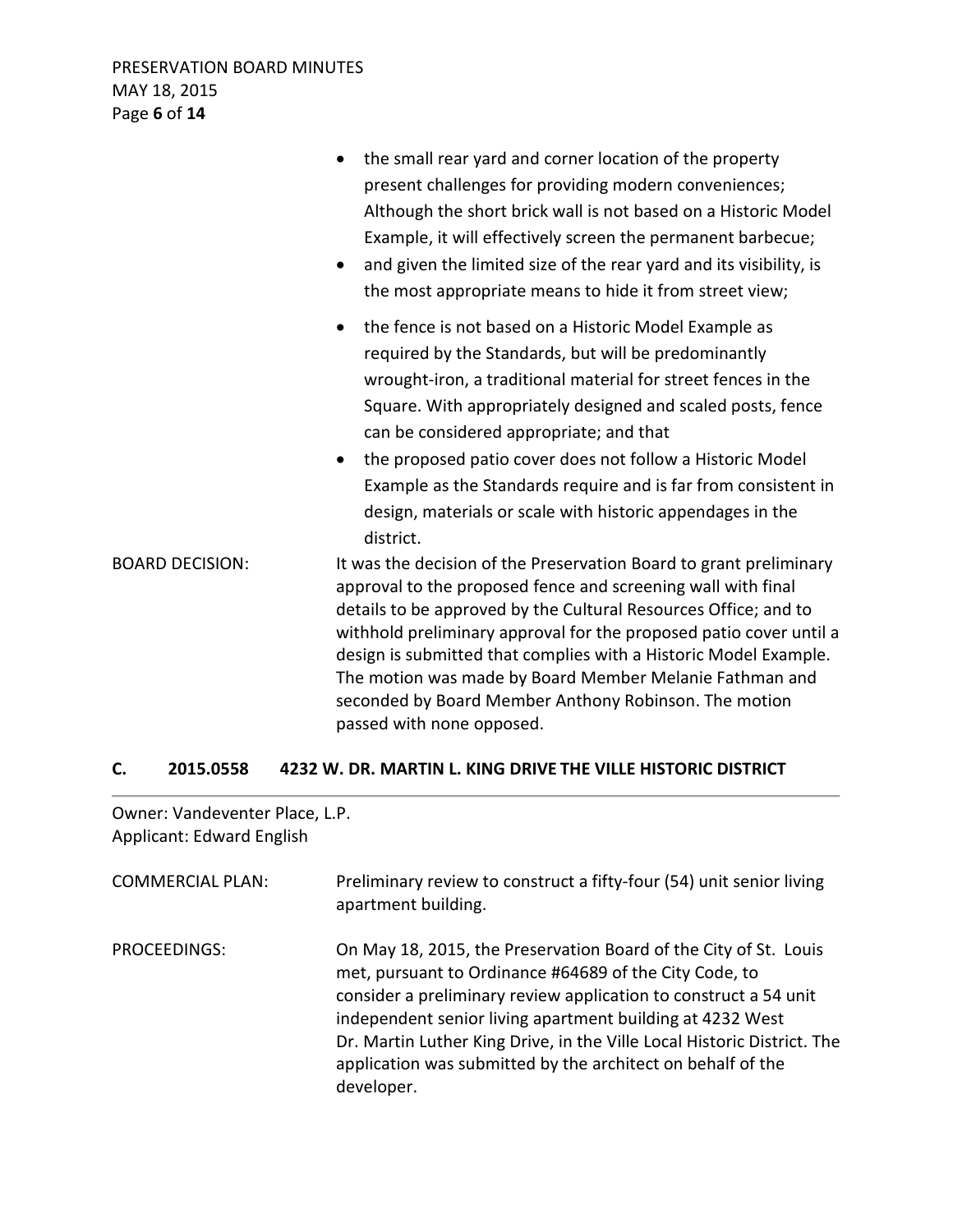### PRESERVATION BOARD MINUTES MAY 18, 2015 Page **7** of **14**

|                           | Board members Mike Killeen, Alderman Terry Kennedy, Melanie<br>Fathman, Nate Johnson, Erin Wright and Anthony Robinson were<br>present for the testimony for this agenda item.                                                                                                                                                                                                                                                                                                                                |
|---------------------------|---------------------------------------------------------------------------------------------------------------------------------------------------------------------------------------------------------------------------------------------------------------------------------------------------------------------------------------------------------------------------------------------------------------------------------------------------------------------------------------------------------------|
|                           | Bob Bettis of the Cultural Resources Office made a presentation<br>that examined the sections of City Ordinance #67175, which sets<br>forth the standards for residential new construction in the Ville<br>Historic District. He testified that the project appeared generally<br>to comply with the standards and recommended that the Board<br>grant preliminary approval to the proposal. He stated that the<br>Alderman was in support of the project.                                                    |
|                           | Nancy Rodney, representing the developer, was present to speak<br>on behalf of the project.                                                                                                                                                                                                                                                                                                                                                                                                                   |
| <b>FINDINGS OF FACTS:</b> | The Preservation Board found that:<br>4232 West Dr. Martin Luther King Drive, the proposed site for<br>the 54 unit senior apartment building, is located in the Ville<br>Local Historic District;<br>the proposed design complies with all the requirements for<br>$\bullet$<br>new construction in the Ville Historic District Standards; and<br>final material choices have not been made, but the applicant<br>$\bullet$<br>intends to comply with the requirements of the Historic<br>District Standards. |
| <b>BOARD ACTION:</b>      | It was the decision of the Preservation Board to grant preliminary<br>approval for the proposed new construction, with the stipulation<br>that final plans and exterior details will be reviewed and approved<br>by the Cultural Resources Office to ensure compliance with the<br>standards. The motion was made by Board Member Wright and<br>seconded by Board Member Robinson. The motion passed with<br>none opposed.                                                                                    |

### **D. 2015.0639 4332 MCPHERSON AVENUE CENTRAL WEST END HISTORIC DISTRICT**

Owner: Matthew D. Foster Applicant: Layne Do Construction Services

| <b>RESIDENTIAL PLAN:</b> | Preliminary review to construct a single family house.                                                                                                                                        |
|--------------------------|-----------------------------------------------------------------------------------------------------------------------------------------------------------------------------------------------|
| PROCEEDINGS:             | On May 18, 2015, the Preservation Board of the City of St. Louis<br>met, pursuant to Ordinance #64689 of the City Code, to<br>consider a preliminary review application to construct a single |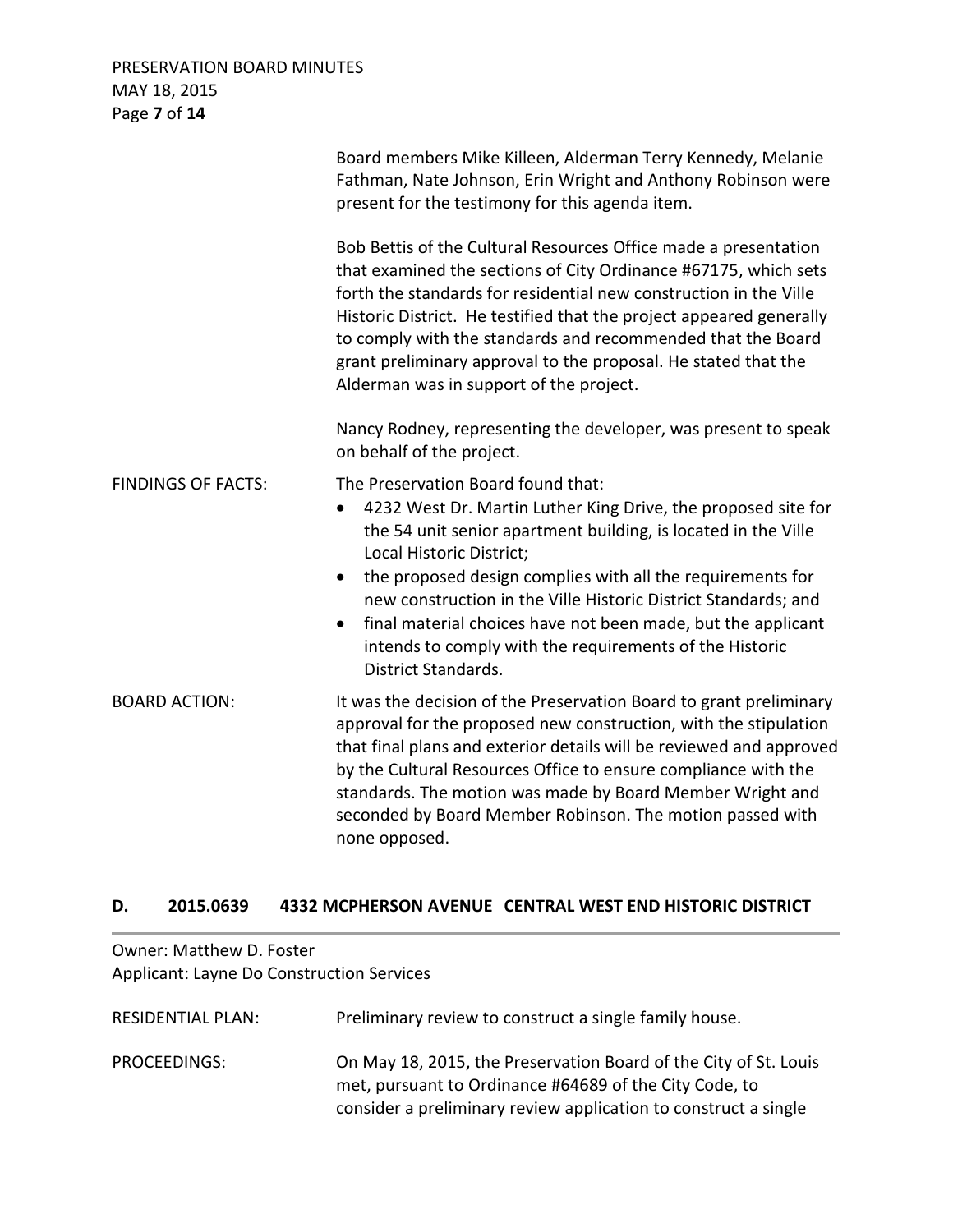## PRESERVATION BOARD MINUTES MAY 18, 2015 Page **8** of **14**

|                           | family house at 4332 McPherson Avenue, in the Central West End<br>Local Historic District. The application was submitted by Killeen<br>Studios, the project architect, on behalf of the owner, Mathew<br>Foster.                                                                                                                                                                                                                                                                  |
|---------------------------|-----------------------------------------------------------------------------------------------------------------------------------------------------------------------------------------------------------------------------------------------------------------------------------------------------------------------------------------------------------------------------------------------------------------------------------------------------------------------------------|
|                           | Board members Alderman Terry Kennedy, Melanie Fathman, Nate<br>Johnson, Erin Wright and Anthony Robinson were present for the<br>testimony for this agenda item. Board Member Mike Killeen<br>recused himself from this from this agenda item.                                                                                                                                                                                                                                    |
|                           | Bob Bettis of the Cultural Resources Office made a presentation<br>that examined the sections of City Ordinance #69423, which sets<br>forth the standards for residential new construction in Central<br>West End. He testified that the project appeared generally to<br>comply with the standards and recommended that the Board<br>grant preliminary approval to the proposal. He stated that the<br>Alderman was in support of the project.                                   |
|                           | Mike Killeen, representing the owner, was present to speak on<br>behalf of the project.                                                                                                                                                                                                                                                                                                                                                                                           |
| <b>FINDINGS OF FACTS:</b> | The Preservation Board found that:<br>the proposed site for construction, 4332 McPherson Avenue,<br>$\bullet$<br>is located in the Central West End Local Historic District;<br>the siting, scale, proportions, fenestration, details and exterior<br>$\bullet$<br>materials comply with the Standards, and<br>final material choices have not been made, but the applicant<br>$\bullet$<br>intends to comply with the requirements of the Historic<br><b>District Standards.</b> |
| <b>BOARD DECISION:</b>    | It was the decision of the Preservation Board to grant preliminary<br>approval for the proposed new construction, with the stipulation<br>that final plans and exterior details will be reviewed and approved<br>by the Cultural Resources Office to ensure compliance with the<br>standards. The motion was made by Board Member Johnson and<br>seconded by Board Member Fathman. The motion passed with<br>none opposed.                                                        |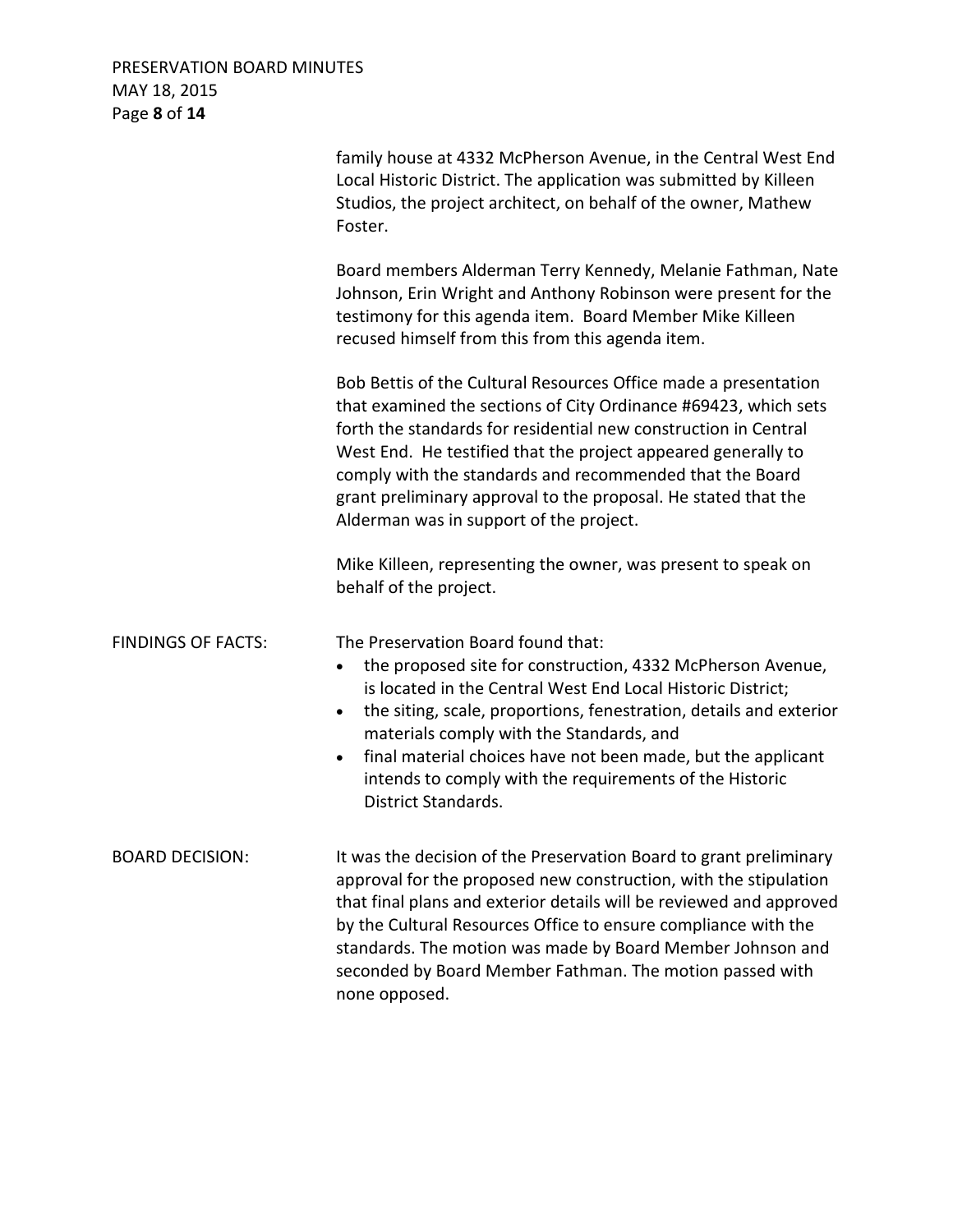## **APPEALS OF DENIALS**

| Ε. |                         | <b>4343 MCPHERSON AVENUE</b>                                                                                                                                                  | <b>CENTRAL WEST END HISTORIC DISTRICT</b>                                                                                                                                                                                                                                                                                                                                                                                                                                                                                                                                                                                                                                                                                                                  |
|----|-------------------------|-------------------------------------------------------------------------------------------------------------------------------------------------------------------------------|------------------------------------------------------------------------------------------------------------------------------------------------------------------------------------------------------------------------------------------------------------------------------------------------------------------------------------------------------------------------------------------------------------------------------------------------------------------------------------------------------------------------------------------------------------------------------------------------------------------------------------------------------------------------------------------------------------------------------------------------------------|
|    |                         | Withdrawn per Applicant's request.                                                                                                                                            |                                                                                                                                                                                                                                                                                                                                                                                                                                                                                                                                                                                                                                                                                                                                                            |
| F. | 2015.0060<br>2015.0062  | 744 SOUTH 4TH STREET<br>750 SOUTH 4TH STREET                                                                                                                                  | SOUTH. 4TH STREET COMMERCIAL<br><b>NATIONAL REGISTER DISTRICT</b>                                                                                                                                                                                                                                                                                                                                                                                                                                                                                                                                                                                                                                                                                          |
|    |                         | Owner: 800 4th Street LLC - Terrence McDonald<br>Applicant: Bellon Salvage and Rehabbing - Don Bellon                                                                         |                                                                                                                                                                                                                                                                                                                                                                                                                                                                                                                                                                                                                                                                                                                                                            |
|    | <b>DEMOLITION PLAN:</b> | two commercial buildings.                                                                                                                                                     | Appeal of a denial of a demolition permit application to demolish                                                                                                                                                                                                                                                                                                                                                                                                                                                                                                                                                                                                                                                                                          |
|    | PROCEEDINGS:            | Historic Places.                                                                                                                                                              | On May 18, 2015, the Preservation Board of the City of St. Louis<br>met, pursuant to Ordinance #64689 of the City Code, to<br>consider an appeal of the Director's Denial of demolition permits<br>for two commercial buildings at 744-46 and 750-52 S. 4th Street.<br>The buildings, owned by Terrence C. McDonald, 800 4th Street<br>LLC, are contributing properties in the South Fourth Street<br>Commercial Historic District listed in the National Register of                                                                                                                                                                                                                                                                                      |
|    |                         | Board members Alderman Terry Kennedy (Chairman pro tem),<br>Mike Killeen, Nate Johnson, Melanie Fathman, Erin Wright, and<br>Anthony Robinson were present for the testimony. |                                                                                                                                                                                                                                                                                                                                                                                                                                                                                                                                                                                                                                                                                                                                                            |
|    |                         |                                                                                                                                                                               | Betsy Bradley of the Cultural Resources Office submitted certified<br>copies of Ordinances #64689, #64832 and # 64925, the long<br>agenda item and her PowerPoint presentation into the record of<br>this appeal. She noted that the district was listed in the National<br>Register in 2006 when the properties were owned by another<br>entity. Ms. Bradley reviewed all of the demolition review criteria,<br>addressing both buildings. She noted the different conditions of<br>the buildings and challenges in their rehabilitation and reuse. She<br>concluded by noting that no unusual circumstances were known<br>that would suggest that demolition should be approved for either<br>744-46, a High Merit building or 750-52, a Merit building. |
|    |                         |                                                                                                                                                                               | Winthrop B. Reed, representing Mr. McDonald, made a<br>PowerPoint presentation and supplied printed copies for the<br>record. He noted the failed Chivvis project for the buildings, the                                                                                                                                                                                                                                                                                                                                                                                                                                                                                                                                                                   |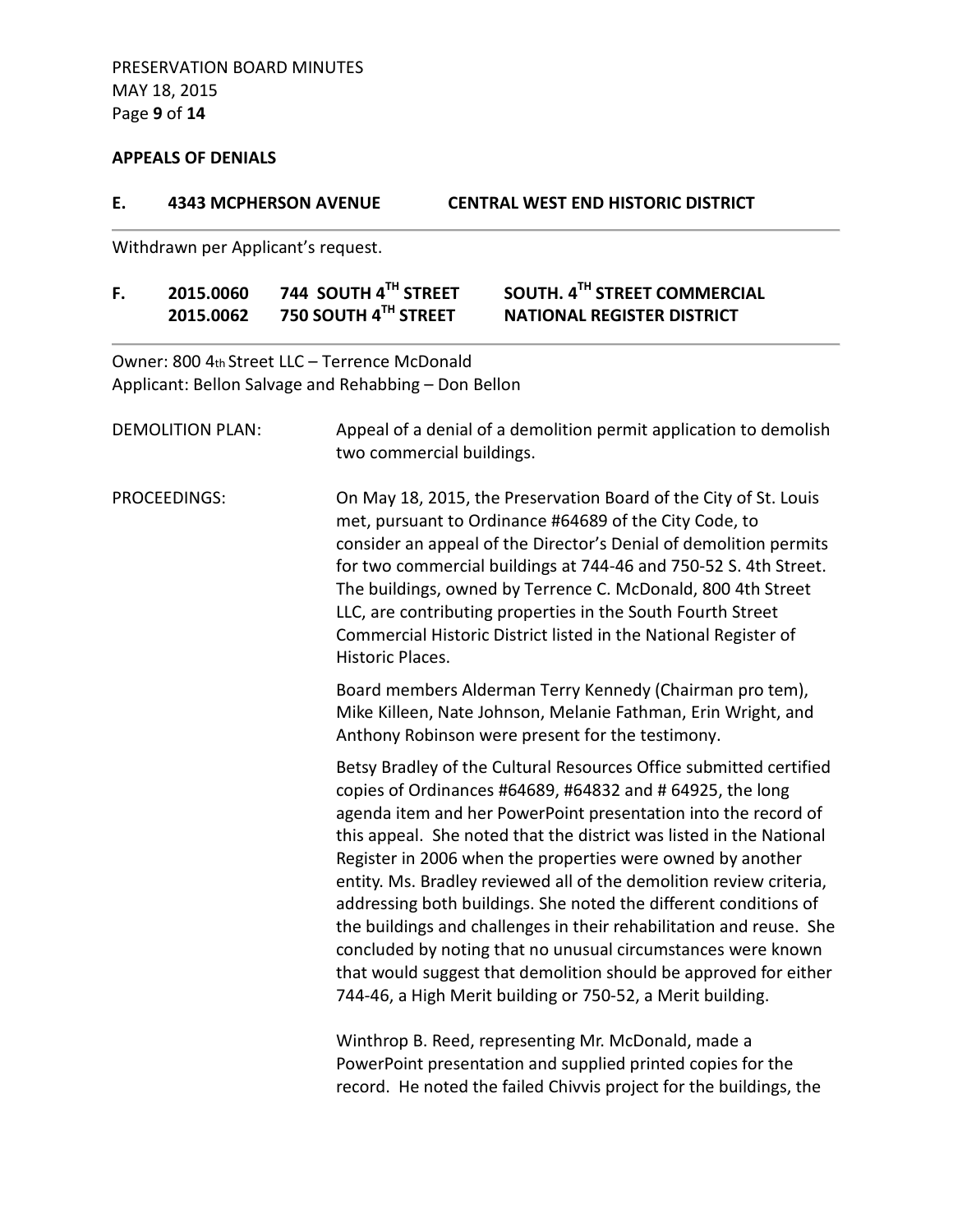### PRESERVATION BOARD MINUTES MAY 18, 2015 Page **10** of **14**

|                           | banners of which remain on the front of 744-46; the challenging<br>location of the buildings in maintaining them secure; and the<br>attempts that have been made to eliminate the frequent tagging<br>that mars the buildings. He stated that, even though listed in the<br>National Register, the buildings are not particularly distinctive and<br>that in particular the 1950 building, 750-52, is undistinguished. He<br>noted the high visibility of the buildings to drivers exiting I-64 into<br>downtown. While Mr. Reed agreed that the buildings met the<br>definition of sound in Ordinance #64689, the buildings are in poor<br>condition. He presented cost estimates from McClain Construction<br>for renovations to the buildings without any interior finishes. The<br>proposal for 744-46 was \$501,228 and for 750-52 was \$416,630.<br>Mr. Reed also provided figures with a 20 percent reduction based<br>on the use of historic tax credits.<br>Mr. McDonald spoke about his history with the properties and<br>assessment of the area for reuse of the buildings. While he<br>presented no firm plans, he reported that he would like to do<br>something with 744-46, and stated that this would be easier to<br>accomplish with 750-52 demolished. The removal of 750-52 would<br>allow better access to 744-46 to assess its condition and<br>stabilization needs, and would eliminate a property that occupies<br>so much of the lot that support services cannot be located on it.<br>He spoke of perhaps being able to save 744-46 and also of<br>possibly erecting a new building on the site of 750-52. |
|---------------------------|--------------------------------------------------------------------------------------------------------------------------------------------------------------------------------------------------------------------------------------------------------------------------------------------------------------------------------------------------------------------------------------------------------------------------------------------------------------------------------------------------------------------------------------------------------------------------------------------------------------------------------------------------------------------------------------------------------------------------------------------------------------------------------------------------------------------------------------------------------------------------------------------------------------------------------------------------------------------------------------------------------------------------------------------------------------------------------------------------------------------------------------------------------------------------------------------------------------------------------------------------------------------------------------------------------------------------------------------------------------------------------------------------------------------------------------------------------------------------------------------------------------------------------------------------------------------------------------------------------------------------------------|
| <b>FINDINGS OF FACTS:</b> | The Preservation Board found that:<br>744-46 S. $4^{\text{th}}$ is an important contributing property in the<br>South Fourth Commercial Historic District, one that clearly<br>conveys the historical and architectural significance of the<br>National Register historic district. It is considered to be High<br>Merit Building;<br>750-52 S. 4th, while officially a contributing property in the<br>South 4 <sup>th</sup> Commercial Historic District, was built considerably<br>later than the rest of the buildings in the district. Its value in<br>the streetscape may be more important than its individual<br>significance as a commercial/industrial building. It is<br>considered to be a Merit Building;<br>both buildings are Sound, in terms of the Ordinance;<br>744-46 displays deferred maintenance and a small collapse at<br>the S. 4 <sup>th</sup> Street cornice line that will expand if not repaired;<br>ZEO E2 is unsecured and expected to unauthorized oscupation                                                                                                                                                                                                                                                                                                                                                                                                                                                                                                                                                                                                                                        |

• 750-52 is unsecured and exposed to unauthorized occupation and vandalism;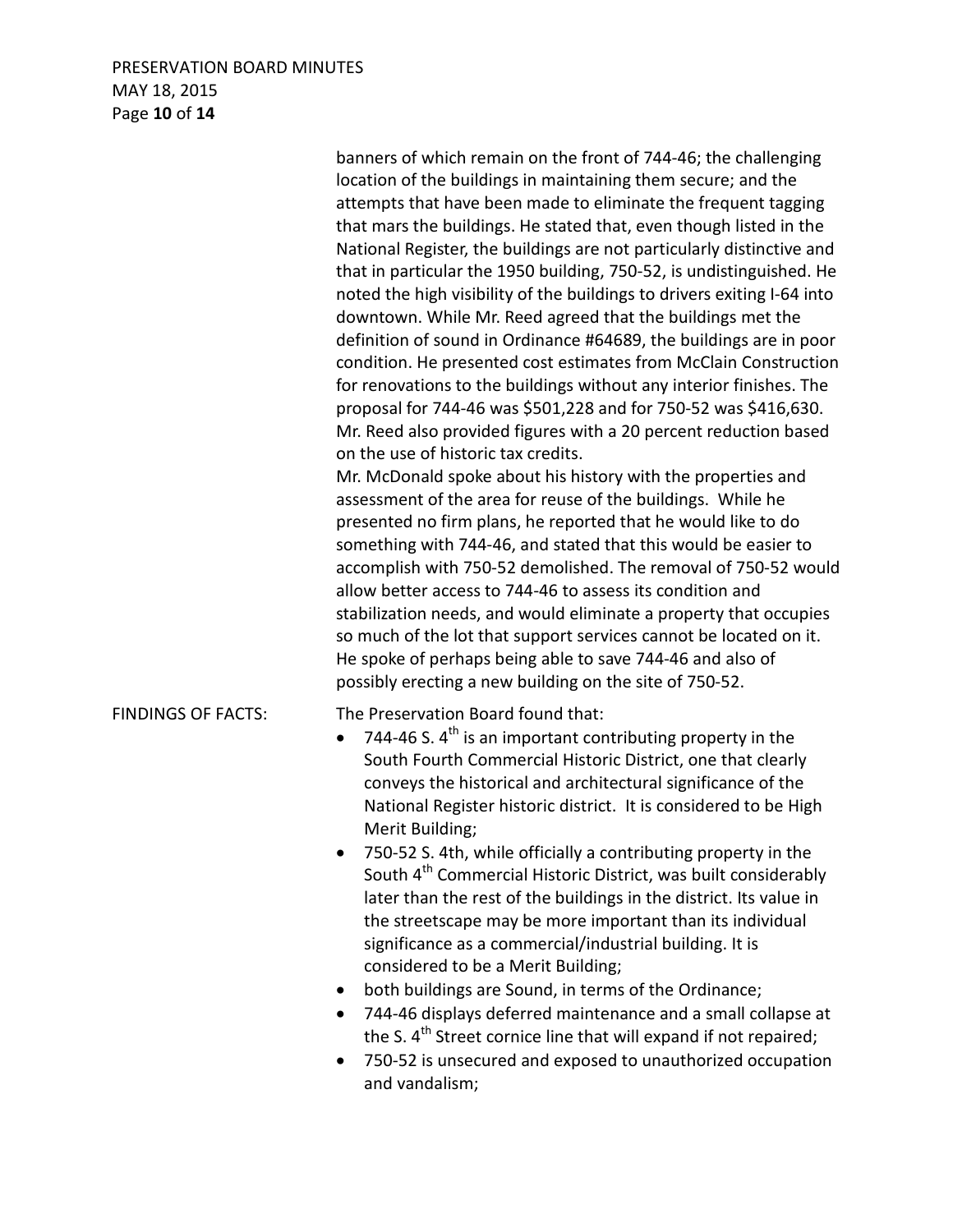|                      | the buildings in the South Fourth Street Commercial Historic<br>District are located in a highly visible area with a varied<br>character;<br>both buildings are important in the streetscape assembly, as<br>$\bullet$<br>well as for its integrity and density;<br>the small size of 744-46 allows the rest of the parcel behind<br>$\bullet$<br>the building to be used for parking and thereby could afford<br>some income to the owner;<br>the availability of parking on the sites, and on the now cleared<br>$\bullet$<br>block to the south also owned by the appellant, supports the<br>assertion that there is some reuse potential for the buildings;<br>the reversal of the deteriorated conditions and rehabilitation<br>$\bullet$<br>for new use should be considered in terms of the availability<br>of state and/or federal historic tax credits;<br>for both buildings, the criteria for commonly controlled<br>$\bullet$<br>property and accessory structures are not applicable;<br>while the owner presented general possibilities for the<br>$\bullet$<br>buildings, the lack of a firm plan for the demolition of 750-52 |
|----------------------|-----------------------------------------------------------------------------------------------------------------------------------------------------------------------------------------------------------------------------------------------------------------------------------------------------------------------------------------------------------------------------------------------------------------------------------------------------------------------------------------------------------------------------------------------------------------------------------------------------------------------------------------------------------------------------------------------------------------------------------------------------------------------------------------------------------------------------------------------------------------------------------------------------------------------------------------------------------------------------------------------------------------------------------------------------------------------------------------------------------------------------------------------|
|                      | followed by new construction and a commitment to the<br>rehabilitation of 744-76 makes the proposal too tenuous to be<br>the basis of the approval of demolition; and that<br>Ordinance #64689 states that the demolition of buildings in<br>the High Merit and Merit categories shall not be approved<br>except in unusual circumstances that shall be expressly noted<br>and no such circumstances have been identified.                                                                                                                                                                                                                                                                                                                                                                                                                                                                                                                                                                                                                                                                                                                    |
| <b>BOARD ACTION:</b> | It was the decision of the Preservation Board to uphold the<br>Director's Denial of the demolition of 744-76 and 750-52 S. 4 <sup>th</sup><br>Street, located in the South Fourth Street Commercial National<br>Register Historic District. Board member Mike Killeen made the<br>motion, which was seconded by Board member Nate Johnson.<br>The motion passed with all six Board Members voting in favor of<br>the motion and none opposing it.                                                                                                                                                                                                                                                                                                                                                                                                                                                                                                                                                                                                                                                                                             |

#### **G. 2015.0533 3107 SHENANDOAH AVENUE COMPTON HILL HISTORIC DISTRICT**

Owner/Applicant: John Colbert and Jan R. Clinite

RESIDENTIAL PLAN: Appeal of a building permit application to replace the finial on top of roof structure.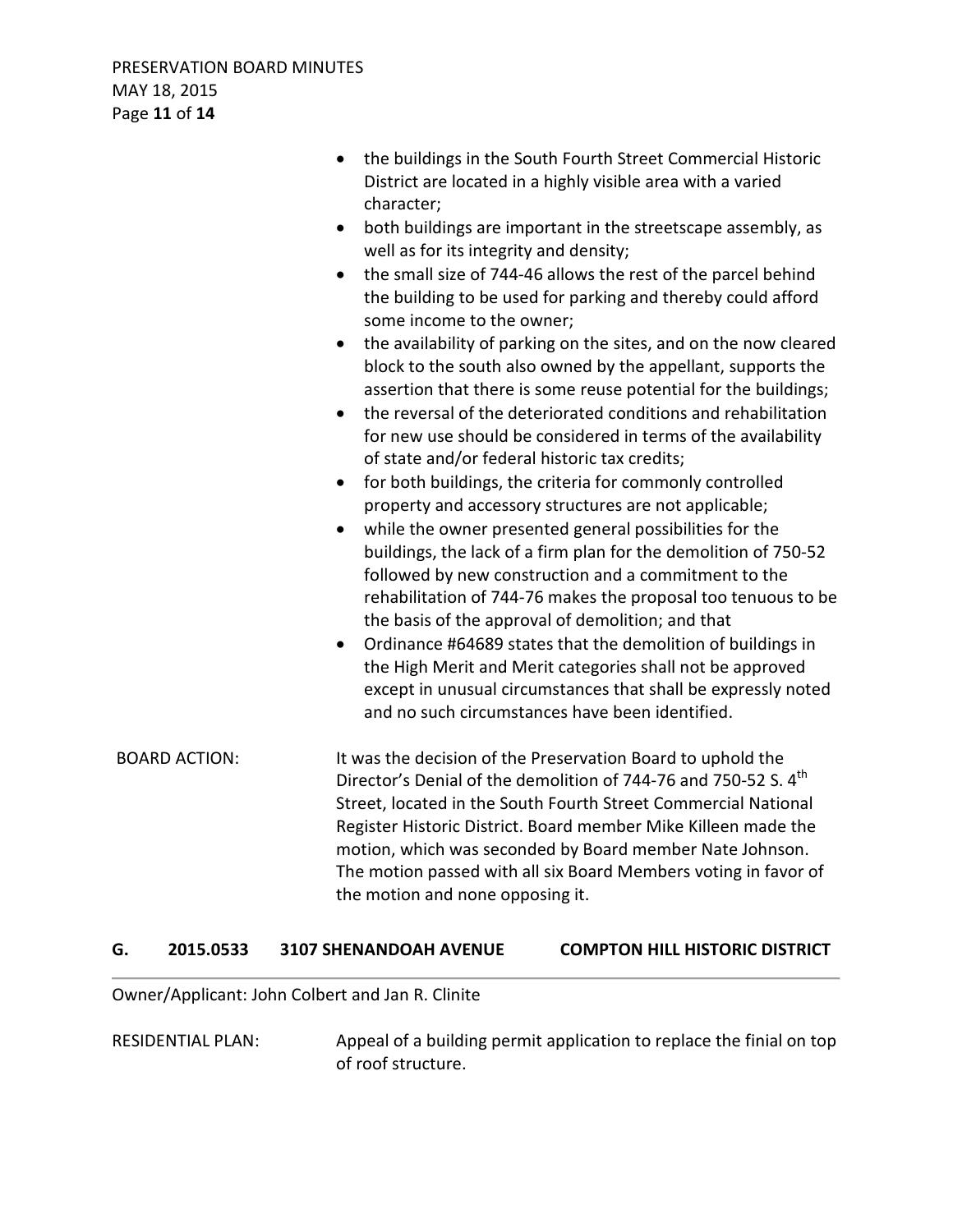### PRESERVATION BOARD MINUTES MAY 18, 2015 Page **12** of **14**

| PROCEEDINGS:              | On May 18, 2015, the Preservation Board of the City of St. Louis<br>met, pursuant to Ordinance #64689 of the City Code, to<br>consider an appeal of the Director's Denial of a building permit<br>application to install a larger turret cap, at 3107 Shenandoah in<br>the Compton Hill Local Historic District. The owner submitted the<br>appeal.                                                                                                                                                                     |
|---------------------------|-------------------------------------------------------------------------------------------------------------------------------------------------------------------------------------------------------------------------------------------------------------------------------------------------------------------------------------------------------------------------------------------------------------------------------------------------------------------------------------------------------------------------|
|                           | Board members Alderman Terry Kennedy, Erin Wright, Mike<br>Killeen, Anthony Robinson, and Melanie Fathman were present for<br>the testimony for this agenda item.                                                                                                                                                                                                                                                                                                                                                       |
|                           | Andrea Gagen of the Cultural Resources Office made a<br>presentation that examined the sections of City Ordinance<br>#57702, which sets forth the standards for residential<br>rehabilitation in the Compton Hill Local Historic District. She<br>testified that the project was not in compliance with the<br>Standards as the proposed turret cap would be larger than the<br>original cap and noticeably alter the appearance of the building.                                                                       |
|                           | Ms. Gagen entered into the record certified copies of Ordinances<br>#64689, as revised by #64925, and #57702; the Agenda as<br>presented, the PowerPoint presentation for 3107 Shenandoah;<br>and the building permit application. She also submitted into the<br>record an email from Alderman Jack Coatar supporting the<br>project.                                                                                                                                                                                  |
|                           | Jan Clinite, one of the owners of the property, testified on her<br>own behalf, stating the reasons they believed the proposed cap<br>was the best solution to their water infiltration problem. She<br>submitted a packet of information into the record, including a<br>letter from the Compton Hill Neighborhood Improvement<br>Association. Alderman Jack Coatar testified in support of the<br>project. Mrs. Clinite's husband, John Colbert, acknowledged his<br>support of the project and his wife's testimony. |
| <b>FINDINGS OF FACTS:</b> | The Preservation Board found that:<br>3107 Shenandoah is located in the Compton Hill Local Historic<br>District;<br>the existing turret has a water infiltration problem related to<br>٠<br>the small slate tiles at the peak which attempts at repair have<br>not corrected;<br>the proposed turret cap replicates the design of the original,<br>$\bullet$<br>but not its size; and that                                                                                                                              |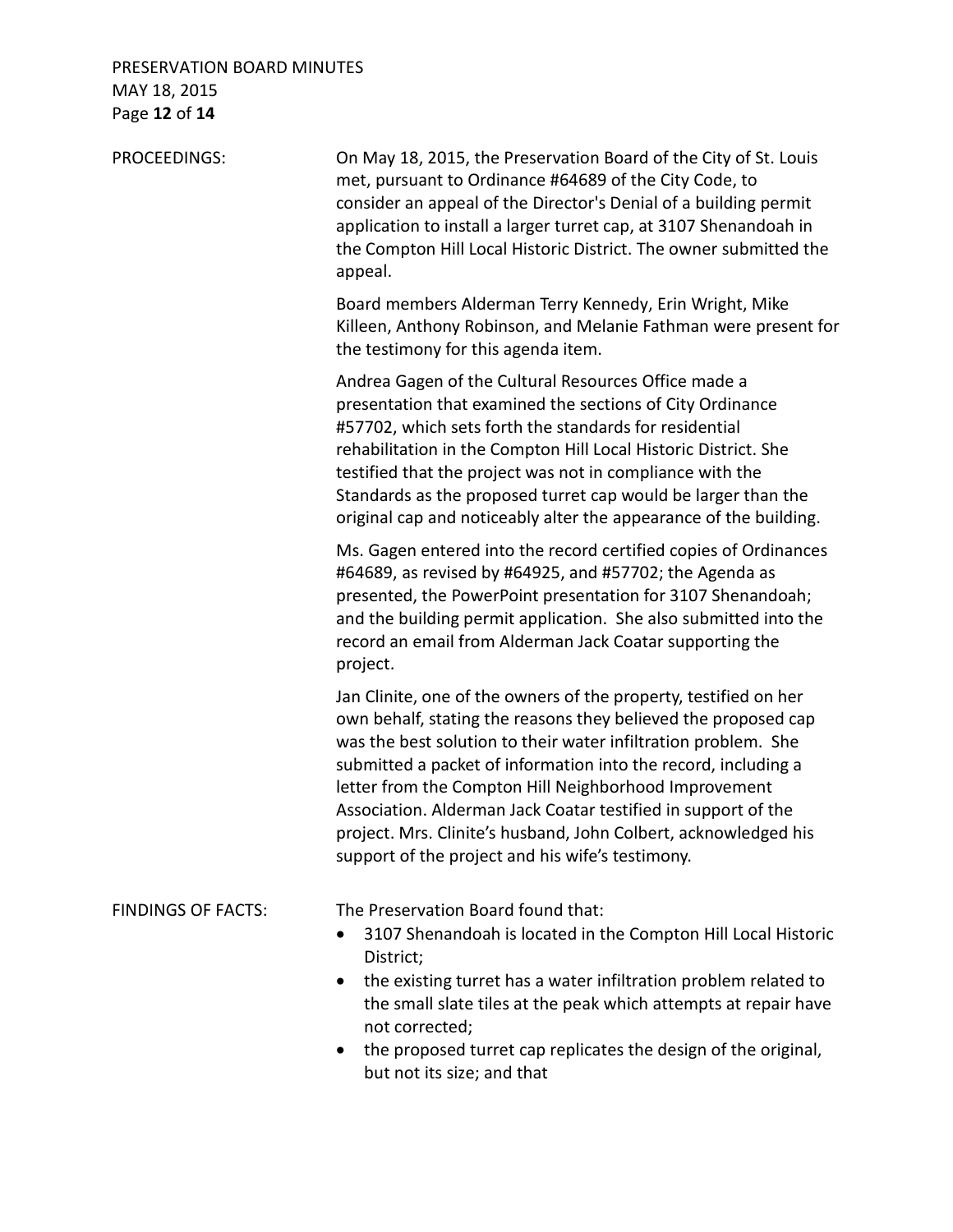PRESERVATION BOARD MINUTES MAY 18, 2015 Page **13** of **14**

• due to the difficulty and cost in replacing the small slate tiles on that area of the roof, the larger cap is intended as a practical solution to the turret's water problem. BOARD ACTION: It was the decision of the Preservation Board to overturn the Director's Denial of the building as the proposed turret cap will not have a significant impact on the character of the building. Board Member Killeen made the motion, which was seconded by Board Member Robinson. The motion passed with all Board Members voting in favor.

#### **SPECIAL AGENDA ITEM**

Landmark Petition to Designate 3130 Hickory Street, Ward 19 Maya Angelou Birthplace, as a City Landmark.

| <b>PETITIONERS:</b>  | Rhonda M. Wright                                                                                                                                                                                                                                            |
|----------------------|-------------------------------------------------------------------------------------------------------------------------------------------------------------------------------------------------------------------------------------------------------------|
| PROCEEDINGS:         | On May 18, 2015, the Preservation Board of the City of St. Louis<br>met, pursuant to Ordinance #64689 of the City Code, to<br>consider a proposed City Landmark Designation.                                                                                |
|                      | Board members, Alderman Terry Kennedy (Chairman pro tem),<br>Melanie Fathman, Nate Johnson, Erin Wright, Mike Killeen and<br>Anthony Robinson were present for the testimony for this agenda<br>item.                                                       |
|                      | Chairman Pro Tem Alderman Kennedy moved to convene as a<br>public hearing to hear a presentation regarding a Petition to<br>designate the Maya Angelou Birthplace as a Landmark. Ms.<br>Fathman seconded the motion. The hearing was opened.                |
|                      | Ms. Betsy Bradley, Director of the Cultural Resources Office<br>presented a PowerPoint presentation and the Petition and<br>recommended support of the proposed landmark.                                                                                   |
| <b>BOARD ACTION:</b> | Board Member Anthony Robinson moved to approve the Petition<br>to designate the Maya Angelou Birthplace as a Landmark. Ms.<br>Fathman seconded the motion, which passed with six Board<br>Members voting in favor of the motion and none voting against it. |
|                      | Anthony Robinson moved that a Board Bill be prepared to send to<br>the Board of Aldermen designating the site as a Landmark. Ms.                                                                                                                            |